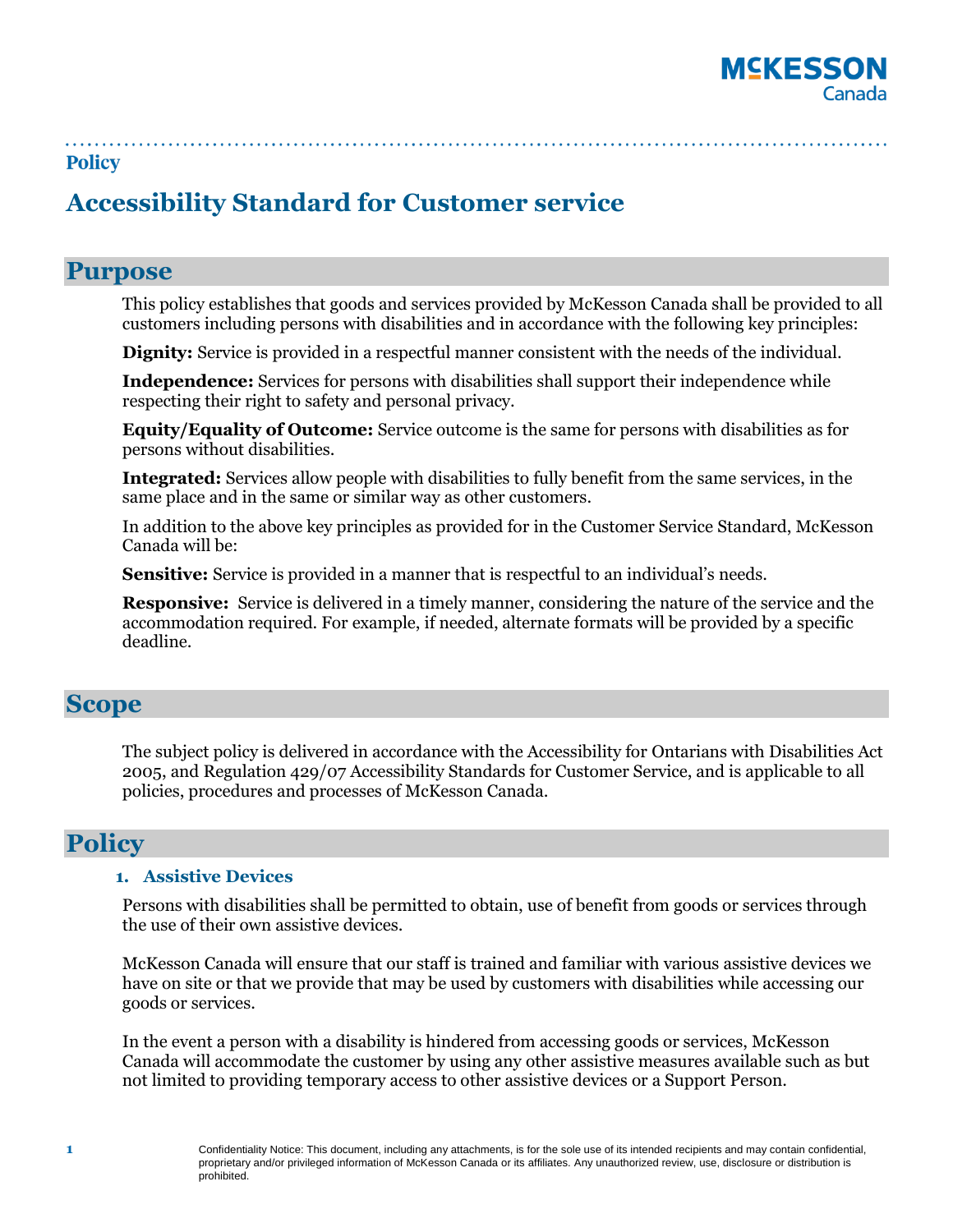# **MCKESSON** Canada

#### **Policy**

#### **2. Communication**

We will communicate with people with disabilities in ways that take into account their disability.

#### **3. Service Animals**

Service animals, such as but not limited to guide dogs, hearing dogs, seizure, response dogs and other certified service animals shall be permitted entry to all McKesson Canada facilities and meeting rooms which are open to the public. A service animal is defined as:

"Any animal where it is readily apparent that the animal is used by the person for reasons relating to his or her disability and if the person provides a letter from a physician or nurse or other government issued certification confirming that the person requires the animal for reasons relating to the disability."

Service animals are not permitted:

- Where food preparation is being undertaken; or
- As otherwise disallowed by law.

Where a Service Animal is to be denied access to a facility or meeting room, other accommodations may be afforded, such as:

- Alternate meeting format, such as teleconference/videoconference, where technology permits;
- Deliver the goods or service at an alternate time or location;
- Any other assistive measures available to deliver a good or service to ensure equality of outcome.

Owners of Service Animals may receive information from staff as to the location of fresh water for the service animal and where service animals may be walked to relieve themselves.

#### **4. Support Persons**

A person with disability who is accompanied by a support person shall be permitted entry to all McKesson Canada facilities and meeting rooms which are open to the public, except:

- When there are fees applied against participants by a third party; and
- The support person was not pre-registered; **and**
- No vacancy exists.

If admission to an event is permitted and fees are payable to a third party, the support person is permitted to attend the event at their own cost.

If admission to an event is permitted and fees are payable to McKesson Canada the support person is permitted to attend at no cost.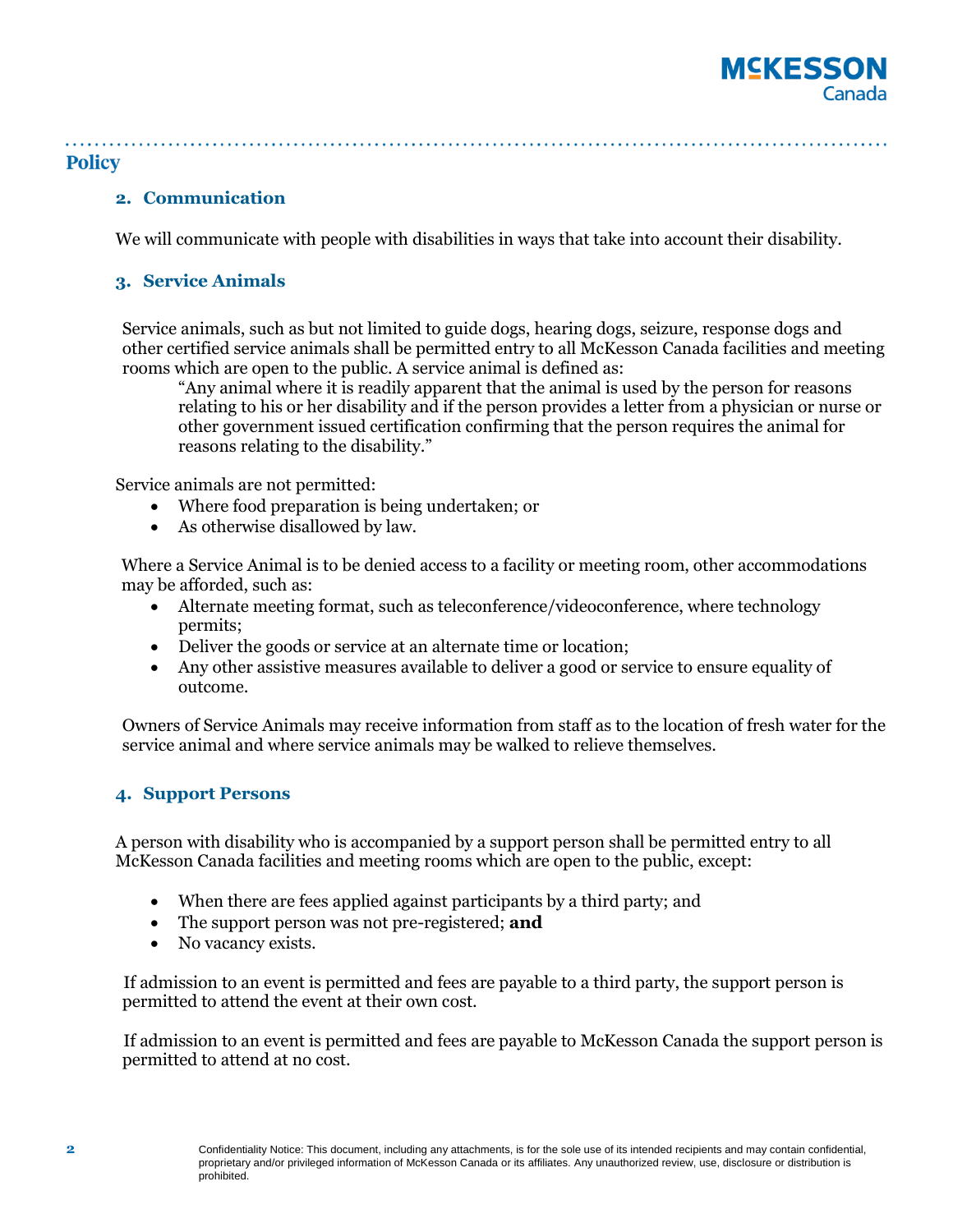Where a support person is necessary to protect the health or safety of the person with a disability or the health or safety of others on the premises, the person with a disability shall be accompanied by a Support Person when on the premises.

The customer shall determine whether a Support Person is necessary, however where an employee believes that a Support Person should be in attendance, to protect the health and safety of the customer or others, the following criteria shall be used in consulting with the customer:

- When there is a significant risk to the health and safety of the person with a disability or others (the mere possibility of risk is insufficient).
- When the risk cannot be eliminated or reduced by other means;
- When the assessment of the risk is based on consideration of the duration of the risk, the nature and severity of the potential harm, the likelihood that the potential harm will occur, and the imminence of the potential harm; and
- When the assessment of the risk is based on the individual's actual characteristics, not merely on generalizations, misperceptions, ignorance or fears about a disability.

## **5. Notice of Service Disruptions**

In the event of a temporary or planned service disruption that would limit a person with a disability from accessing our facilities, goods or services, McKesson Canada will notify customers using the following methods/places:

- Web site; and
- Customer Service Call Center; and
- Notice on entrance doors; and
- Included in the shipping totes as special announcements.

If an unexpected disruption occurs, other methods will be used to deliver the goods and services to a person with disabilities, such as:

- The goods and services delivery agent may provide the goods or services directly to the person with a disability at an alternate place and time, as deemed appropriate; or
- If appropriate or required, deliver the goods and service to the person's place of residence; or
- Any other assistive measures available and deemed appropriate to deliver goods and services.

All notices of disruption shall include:

- The name of the event/service;
- The normal service location being impacted;
- Alternate service locations;
- Alternate service methods;
- Hours of service availability;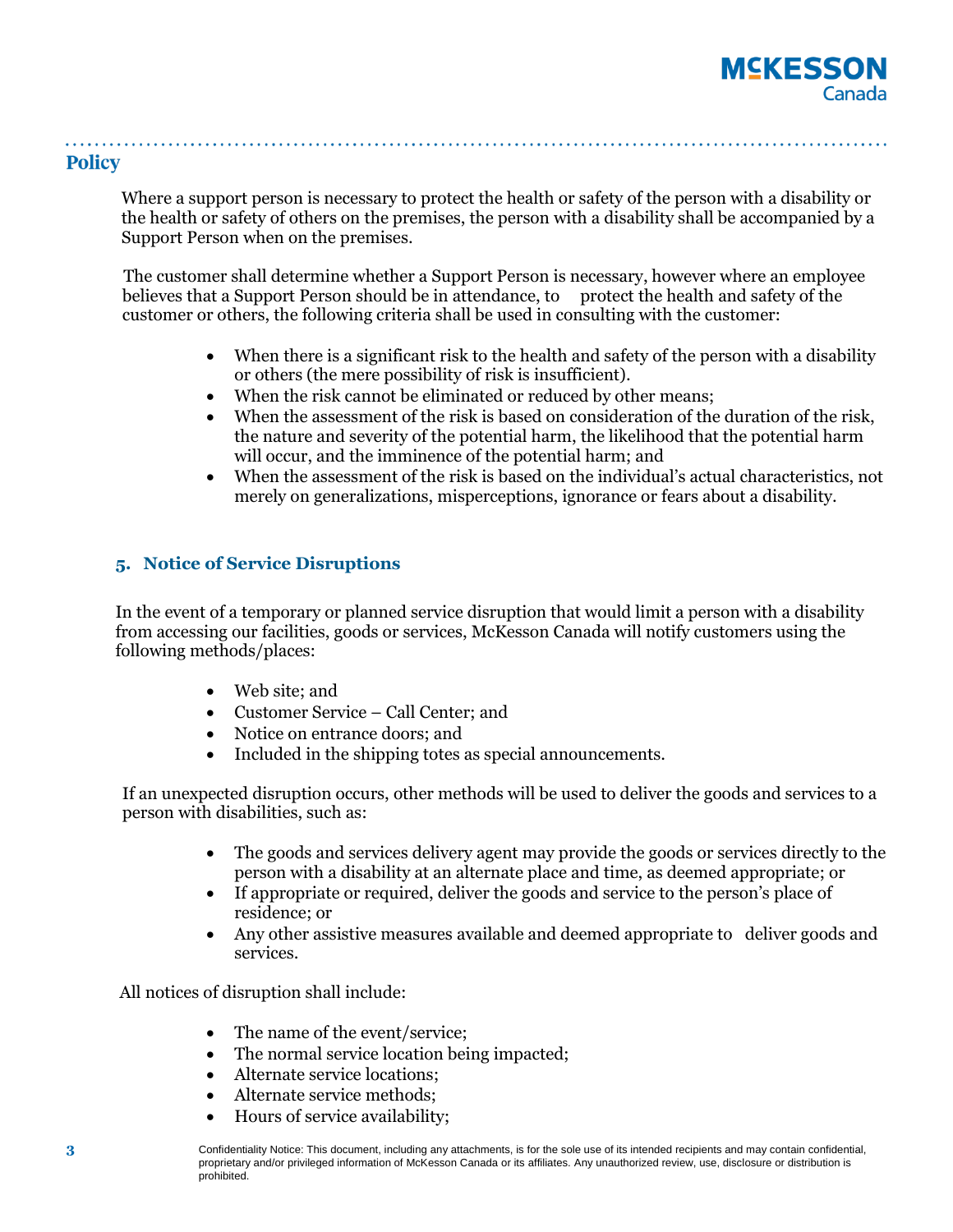

- Contact information; and
- Any other information deemed appropriate to deliver a good or service.

### **6. Training**

All McKesson Canada employees in Ontario providing direct service to persons with disabilities or third parties shall be trained in the various aspects of accessible customer service delivery.

Training will also be provided to people involved in the development of policies, plans, practices and procedures related to the provision of our goods and services.

All training, regardless of format, shall cover:

- An overview of the purposes of the AODA and an awareness of the subject McKesson Canada policy;
- Instruction on how to interact and communicate with people with various types of disabilities;
- Instruction on interacting with people with disabilities who use assistive devices or require the assistance of a guide dog, other service animal or a support person;
- Instruction on the use of equipment or devices available, such as wheelchairs and TTY (teletype);
- Instruction on what to do if a person with a disability is having difficulty accessing your services.

Training shall be mandatory for all new employees upon their initial orientation. In addition, all employees will be trained when changes are made to this policy.

#### **7. Feedback process**

Feedback may be provided by a person with a disability in the manner deemed most convenient to them, such as by telephone, in writing, or by delivering an electronic text by email or on diskette or otherwise.

All feedback will be kept in strict confidence and used to improve customer service.

Customers can provide feedback, including complaints, by:

- 1. Email t[o accessibility@mckesson.ca](mailto:accessibility@mckesson.ca)
- 2. Send a letter to the Human Resources Diversity team at McKesson Canada, 4705 rue Dobrin, Saint-Laurent, Québec, H4R 2P7